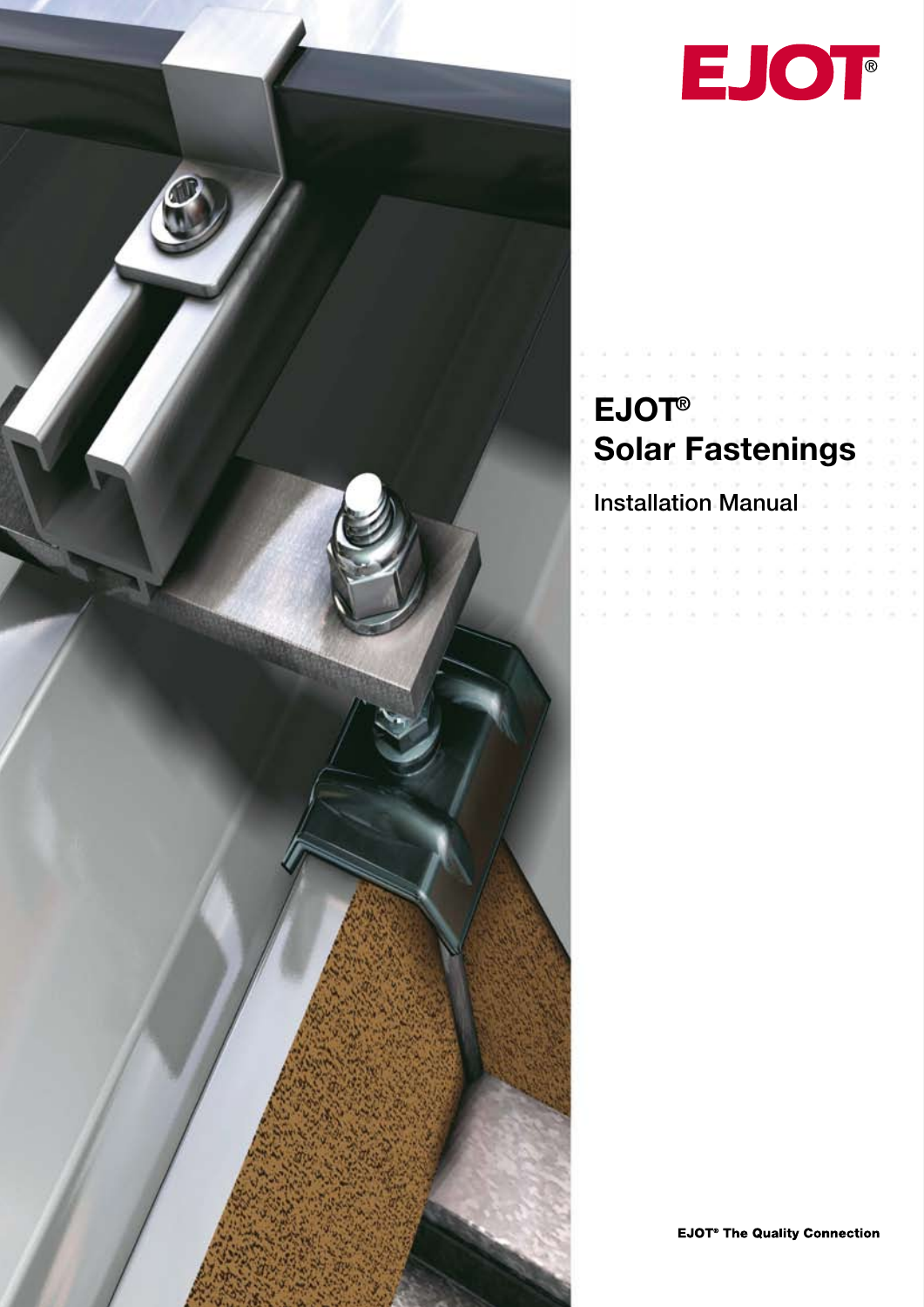

EJOT Solar Fastening

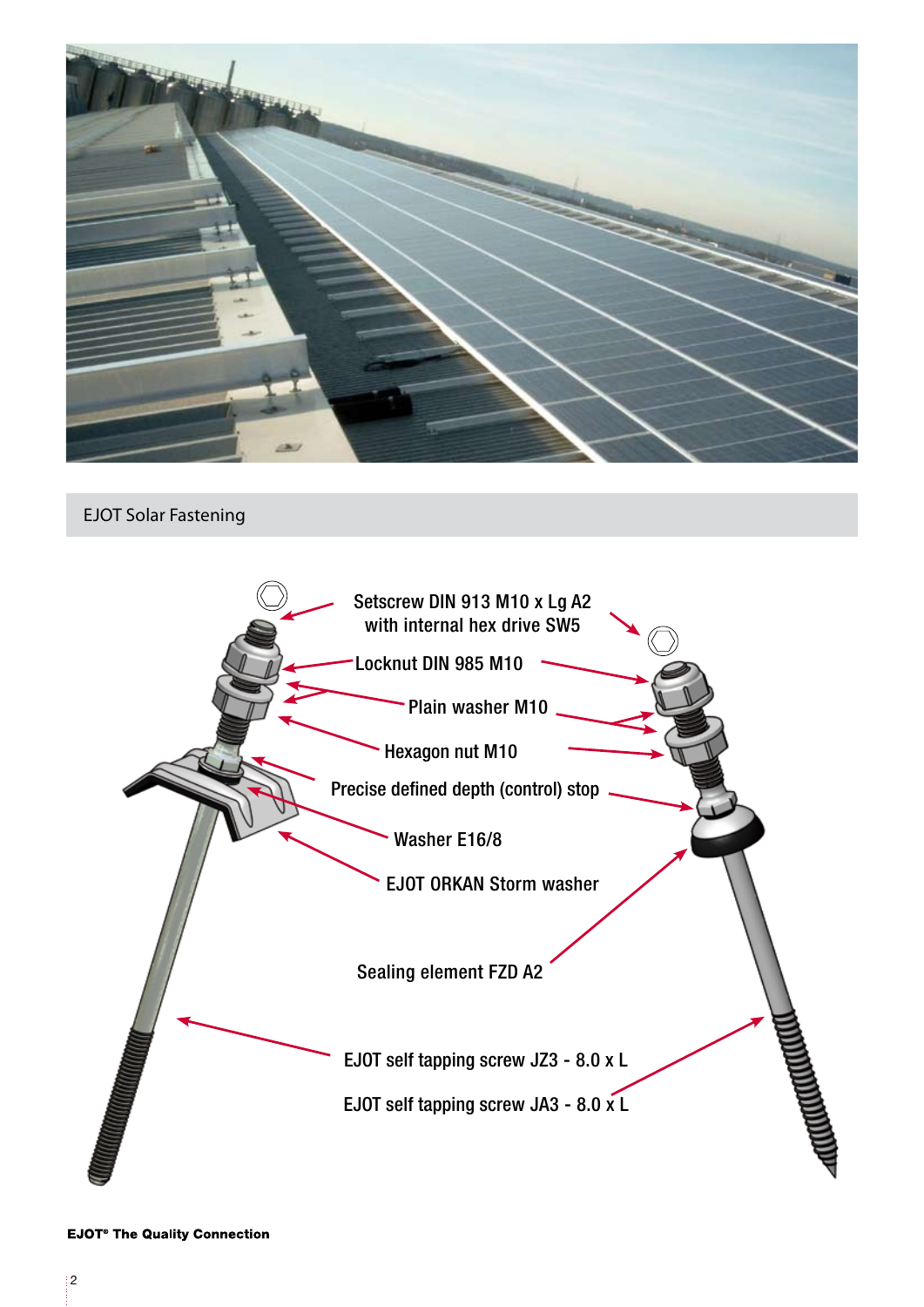#### Applications

#### Roofing

The EJOT Solar Fastening is appropriate for fastening on metal and fiber cement profiles.

#### Substructure

- Wood
- Steel
- Concrete

## Metal profiles (aluminium/<br>steel)



Trapezoidal profiles



#### Corrugated profiles



Sandwich elements

#### Installation tools

#### • Power screwdriver

- Drill (according to application)
- Screwdriver bit (width across flats SW 5 (mm))
- Wrench (width across flats SW 17 (mm))
- Hexagon socket screw key
- (width across flats SW 5 (mm))

#### All drill bits must be metric!



Fiber cement profiles



Fiber cement corrugated profiles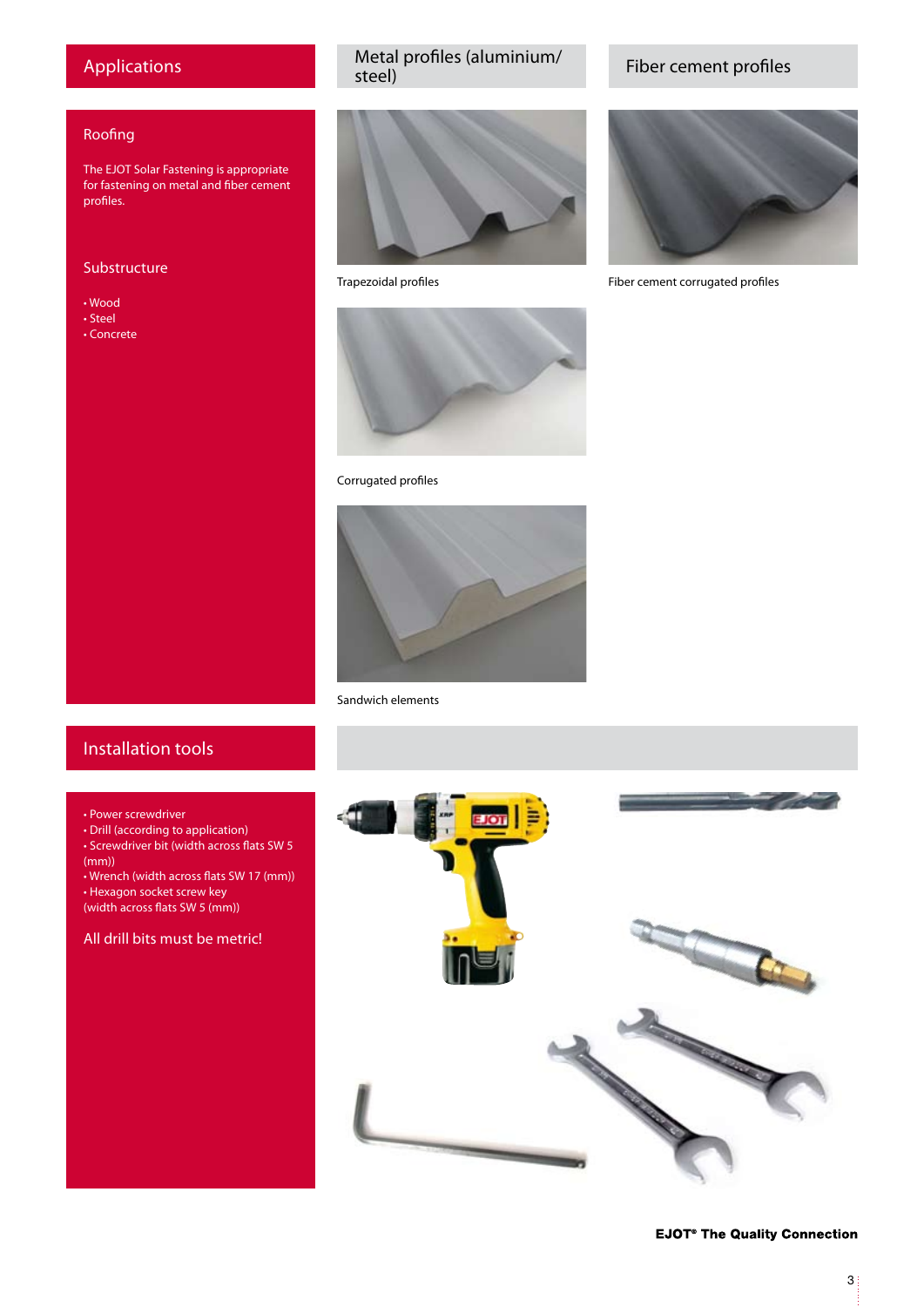New installation:

Steps 1 to 3 are omitted. Start of the installation process with step 4.

Re-fitting:

If the EJOT Solar Fastening is to be installed on an existing roof, the installation process will start with step 1.





### 4. Pre-drilling

Steel profiles: Pre-drill Ø in substructure  $=$  Pre-drill Ø in steel profile

Fiber cement profiles: Pre-drill Ø in fiber cement profile > Pre-drill Ø in substructure!

Please refer to the pre- drill diameters at the chart below









#### Fiber cement profiles



Thickness of the substructure:

|                             |                                                      | Wood                                             |                       |                  |                |                |  |  |  |  |  |
|-----------------------------|------------------------------------------------------|--------------------------------------------------|-----------------------|------------------|----------------|----------------|--|--|--|--|--|
| Metric [mm]                 | $1.5 - < 5.0$                                        | 5.0 < 7.5                                        | $7.5 - 10$            | $\geq 10$        | $\geq$ 32      | $\geq 40$      |  |  |  |  |  |
| Imperial [inch]             | $0.059$ " < $0.197$ "                                | $0.197^{\prime\prime}$ < 0.295 $^{\prime\prime}$ | $0.295$ " < $0.394$ " | $\geq 0.394''$   | $\geq 1.260''$ | $\geq 1.575''$ |  |  |  |  |  |
| <b>EJOT Solar Fastening</b> | Recommended pre-drilling diameter in metal profiles: |                                                  |                       |                  |                |                |  |  |  |  |  |
| JZ3-SB-8.0 x L              | $6.8$ mm                                             | $7.0$ mm                                         | $7.2 \text{ mm}$      | $7.4 \text{ mm}$ |                | ۰              |  |  |  |  |  |
| JA3-SB-8.0 x L              | ۰.                                                   | ۰                                                | ۰.                    | -                | 5.5 mm         | 5.5 mm         |  |  |  |  |  |
| JA3-SB-10.0 x L             | and the                                              | $\sim$                                           | $\sim$                | -                |                | $7.0$ mm       |  |  |  |  |  |

Pre-drilling diameter in the profiled metal sheets = Pre-drilling diameter in the substructure The pre-drilling diameter in roofings with fiber cement profiles always has to be bigger than the diameter of the EJOT Solar Fastening! The pre-drilling diameter in the substructure corresponds to the indications from the table above.

| <b>EJOT Solar Fastening</b> | Pre-drilling diameter in fiber cement profiles |
|-----------------------------|------------------------------------------------|
| $JZ3-SB-8.0 \times L$       | $11.0 \text{ mm}$                              |
| $JA3-SB-8.0 \times L$       | $11.0 \text{ mm}$                              |
| $JAS-SB-10.0 \times L$      | $14.0$ mm                                      |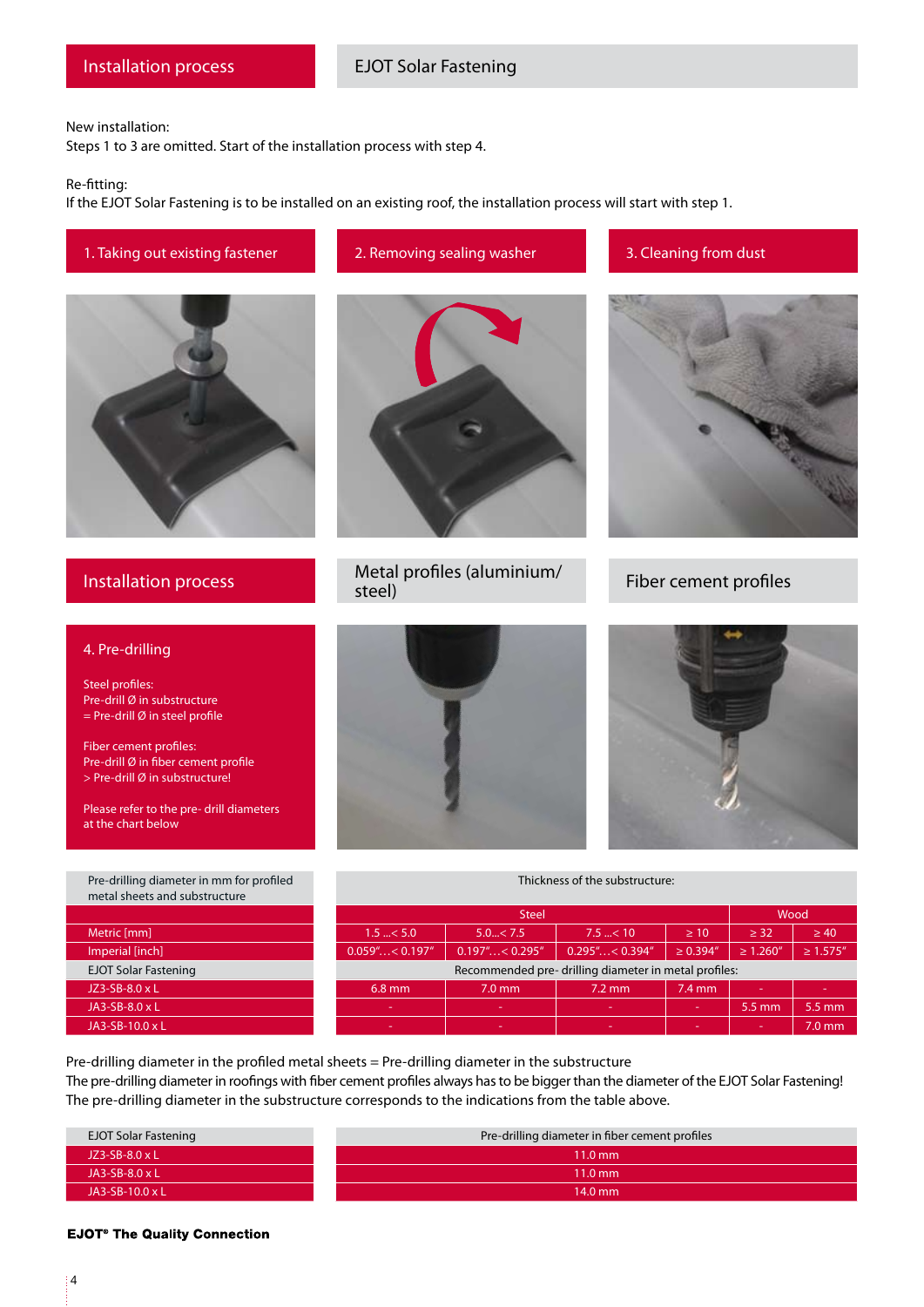Installation process Metal profiles (aluminium/

Fiber cement profiles

#### 5. Cleaning of profile



#### 6. Applying EJOT ORKAN storm washer





EJOT ORKAN Storm Washer for trapezoidal metal profiles



EJOT ORKAN Storm Washer for corrugated metal profiles



The sealing element FZD is pre-assembled to the EJOT Solar Fastening. It is screwed-in directly.

Note: The sealing element FZD can be used also for metal profiles, as an universal

#### 7. Screwing-in EJOT Solar Fastening





The EJOT Solar Fastening will not be screwed down with torque! The sealing element should be squeezed slightly and overlie with the entire surface.





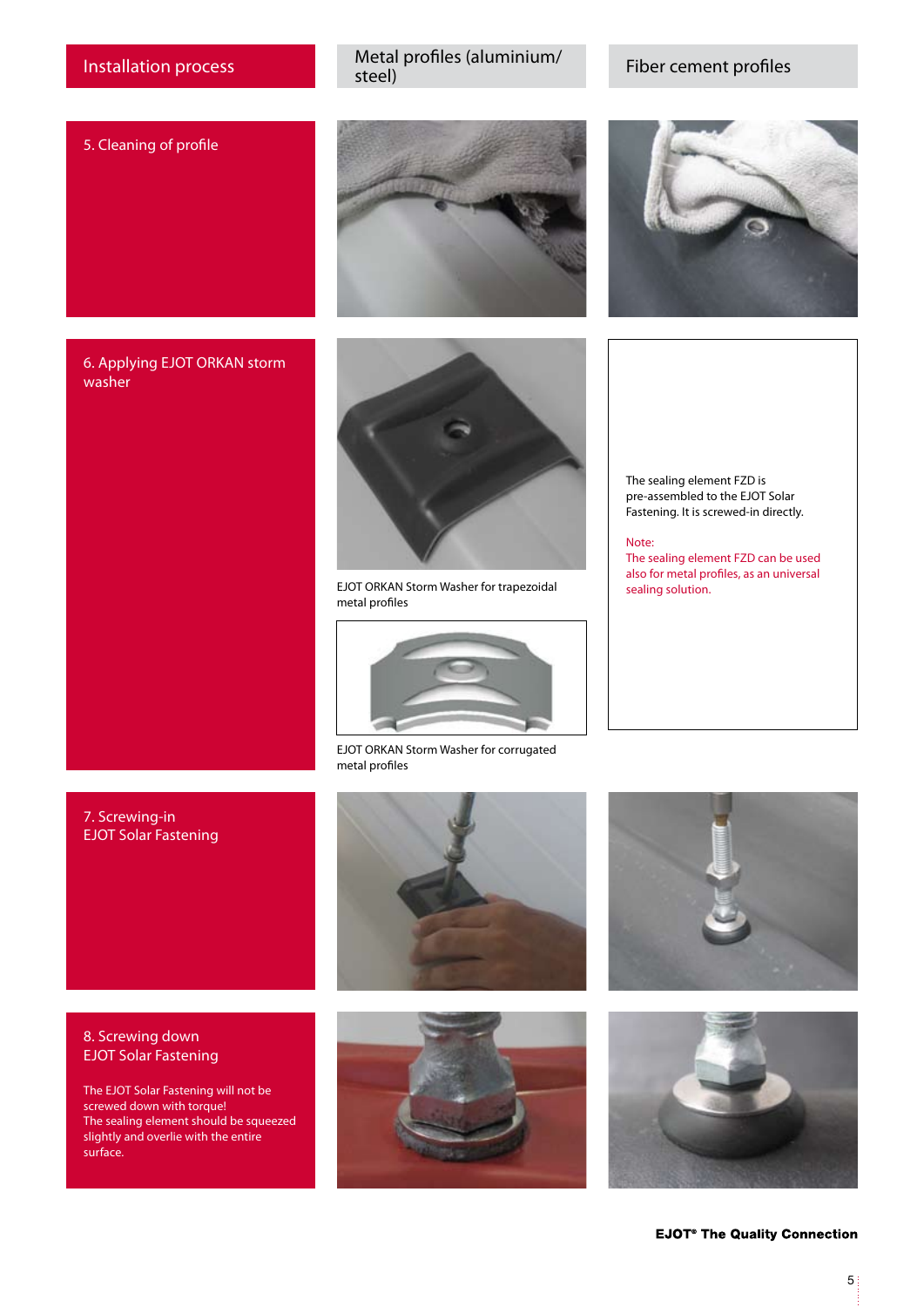From here on the installation on metal and fiber cement profiles is identical.

#### 9. Adjusting nut

Adjust the nut to align the mounting profile regarding the necessary height.

#### 10. Assembling the adapter

Apply plain washer to the nut. Apply adapter and assemble a further plain washer on the adapter. Assemble lock nut with wrench. Secure the EJOT Solar Fastening using the hexagon socket key screw to avoid turning out of position.

#### 11. Adjusting adapter and tightening it

Before tightening, adjust the adapter. Use the wrench to counter the nuts and fasten them tight.



12. The EJOT Solar Fastening is ready installed





#### 13. Attaching parts can be mounted

Attaching parts, such as mounting profiles, can now be assembled. The EJOT Solar Fastener is not designed for a specific mounting system and thus is universally applicable.



**EJOT<sup>®</sup> The Quality Connection**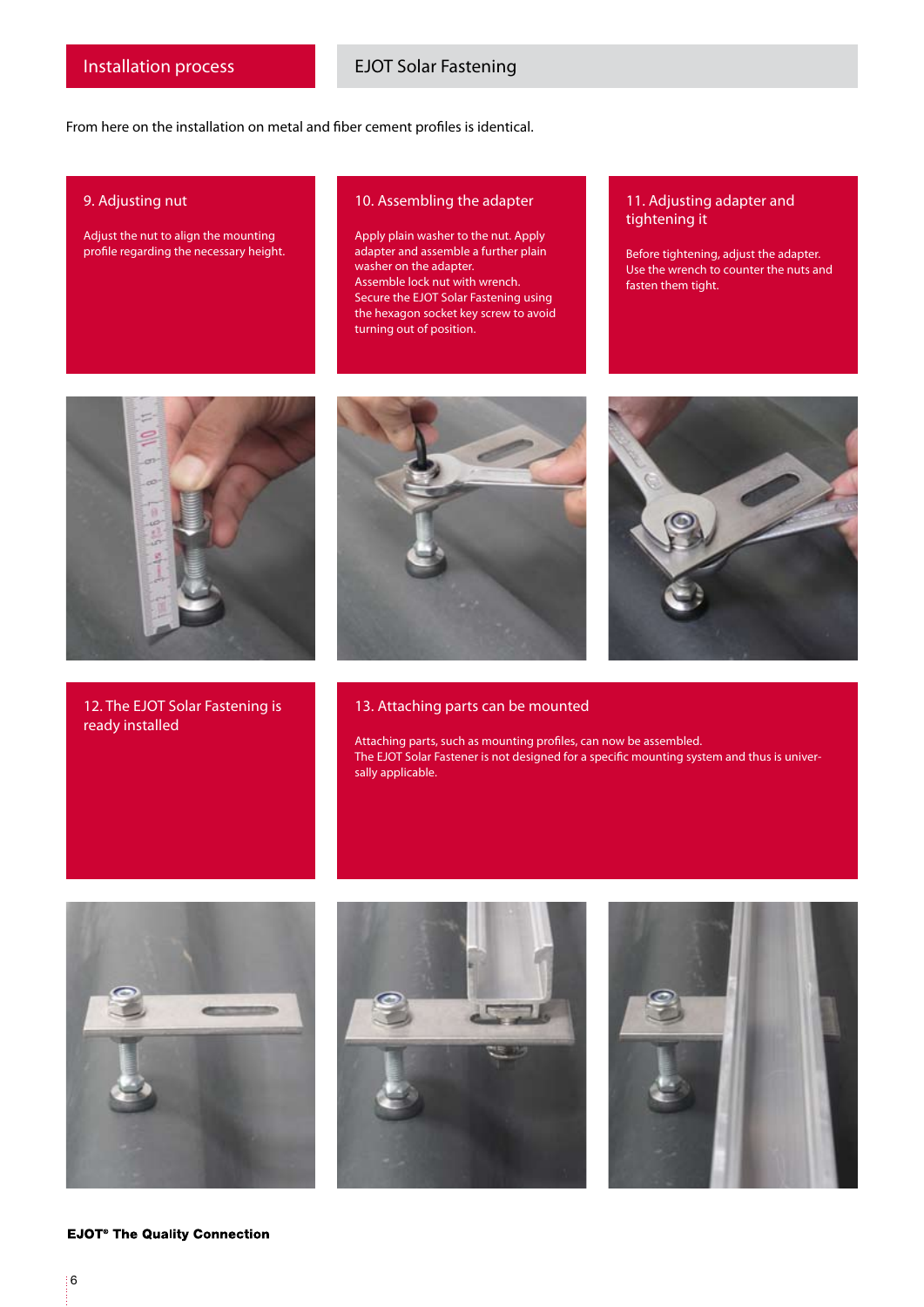#### Limited Warranty:

The EJOT Group warrants and represents to the purchaser of EJOT Solar Fastenings that the products shall be free from defects in material and workmanship under normal and expected use and service for the express period of warranty set forth below.

#### Period of Warranty:

The period of warranty is 10 years and starts on the date of purchase by the initial purchaser.

#### Warranty terms:

This warranty is valid only within the express period of warranty. This warranty is limited to either the repair or replacement, at the EJOT Group's sole option, of any defective product. Repair or replacement will only be carried out for the benefit of the direct purchaser of EJOT products. The purchaser shall pay all shipping charges for return of a defective product. For a product returned within 1 year of the date of initial purchase, the EJOT Group shall pay all shipping charges for shipment of the repaired or replacement product, as the case may be, to the purchaser. For a product returned more than 1 year after the initial date of purchase, the purchaser shall pay all shipping charges for shipment of the repaired or replacement product, as the case may be, to the purchaser. A warranty claim can only be confirmed upon presentation of the defective product, the contract receipt and lot number.

#### Warranty exclusions:

This limited warranty does not apply if the product is improperly installed or assembled, misapplied, abused, altered or otherwise misused in any way, including, without limitation:

- Inappropriate and improper use
- Faulty or negligent treatment
- Failure of installation and assembly instructions
- Changes and self-repairs
- Improper use with chemical and physical resulting effects on the material surface (e.g. damage caused by sharp objects)
- Use of third-party parts (i.e., non-EJOT parts or non-EJOT specified vendor parts)

Note that professional installation by an expert is required. The following assembly instruction indicates how the installation of the EJOT Solar Fastening is properly carried out and which points must be followed. Nevertheless, the following points must be guaranteed by the installer:

- It must be ensured that the use of EJOT solutions and other products are suitable for the application and installation environment.
- The project must be confirmed according to structural analysis.
- The installer must have sufficient knowledge and ability to carry out the assembly.
- Only EJOT products or EJOT specified vendor parts are allowed to be used.

The use of third-party parts will void the warranty.

#### DISCLAIMER:

EXCEPT FOR THE WARRANTIES SET FORTH ABOVE, THE EJOT GROUP MAKES NO REPRESENTATIONS OR WARRANTIES OF ANY KIND WHATSOEVER, EXPRESS OR IMPLIED, INCLUDING, WITHOUT LIMITATION, WARRANTIES OF MERCHANTABILITY, NONINFRINGEMENT AND FITNESS FOR A PARTICULAR PURPOSE, CONCERNING ANY PRODUCT. ALL OTHER GUARANTEES, WARRANTIES, CONDITIONS AND REPRESENTATIONS, EITHER EXPRESS OR IMPLIED, WHETHER ARISING OUT OF ANY STATUTE, LAW, COMMERCIAL USAGE OR OTHERWISE, ARE HEREBY EXCLUDED.

WHILE THE EJOT GROUP AND ITS REPRESENTATIVES MAY, FROM TIME TO TIME, OFFER RECOMMENDATIONS AND ADVICE WITH RESPECT TO USE OF THE PRODUCTS, IT IS UNDERSTOOD THAT ANY SUCH RECOMMENDATIONS AND ADVICE ARE NOT WARRANTIES BY THE EJOT GROUP AND THE PURCHASER WILL ACT UPON ANY SUCH RECOMMENDATIONS AND ADVICE AT THE PURCHASER'S SOLE RISK.

#### Purchaser's Remedies:

The purchaser's exclusive and sole remedy on account of or in respect to the furnishing of a defective product shall be to secure repair or replacement thereof as described above. The EJOT Group shall not in any event be liable for the cost of any labor expended on any such product or for any special, direct, indirect, consequential or incidental damages (including, without limitation, loss of business or lost profits) to anyone by reason of a defective product. The EJOT Group shall not in any event be liable for damages of the purchaser relating to patent or trademark infringements.

#### Warranty Claim Process:

For complaints, please contact your supplier directly to present the defective product, the contract receipt and lot number.

#### Validity of general terms and conditions:

Overall the standard business conditions of the EJOT Group are valid. These terms and conditions can be reviewed on our website www.ejot.com under EJOT Group in the footer.